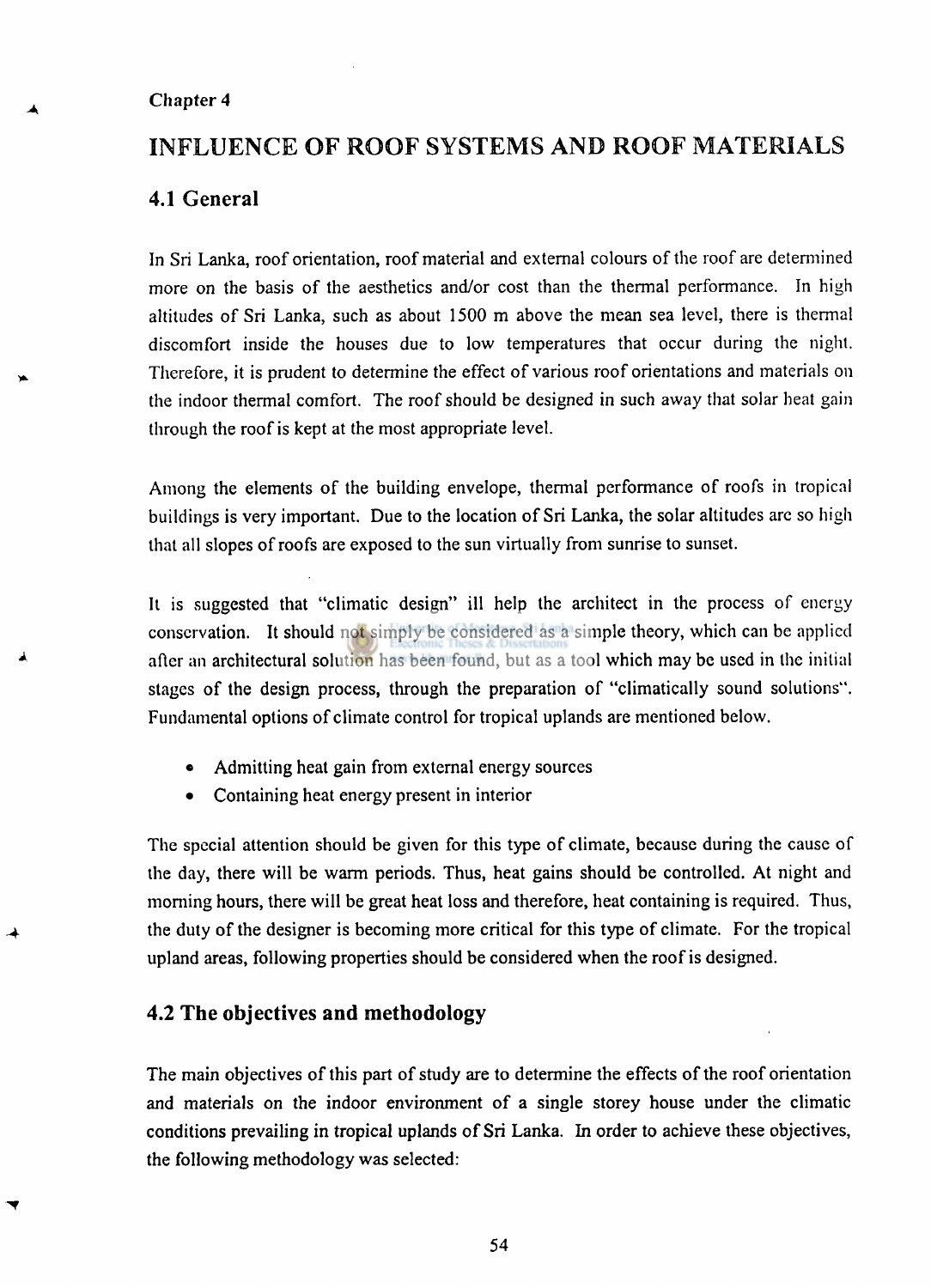

#### **4.3 The comfort zone for Bandarawela**

University of Moratuwa, Sri Lanka,

**Thermal comfort is a subjective quantity resulting from internal environmental variables such as dry bulb temperature, mean radiative temperature, humidity and air velocity. Thermal comfort could be achieved for several combinations of the environmental and personal parameters, which could be represented as a comfort zone on the psychromctric chart given in Figure 4.1. The centre point of the comfort zone is the neutrality temperature,**  which could be calculated using the mean annual temperature  $T_0$ ,  $T_0$  can be calculated when **the climatic data is available for a number of years. For example, T<sup>0</sup> is about 20°C for a town located about 1400 m above mean sea level in the tropical uplands of Sri Lanka, which was calculated using the climatic data given in Table 4.1. Sri Lanka is located between 5°55' to 9°51' N latitude and 79° 43 ' to 82° 53' E longitude. Thus, it experiences tropical climatic conditions in low altitudes and tropical upland conditions in high altitudes. . The corresponding value of T<sup>n</sup> is about 24 °C.** 

For 
$$
T_o = (297.4 + 187.8)
$$
 = 20.22 °C  
\n $(2 \times 12)$  - (4.1)  
\n $T_n = 17.6 + 0.31 T_o$   
\n $T_n = 17.6 + 0.31 (20.22) = 23.86 °C = 24 °C$  - (4.2)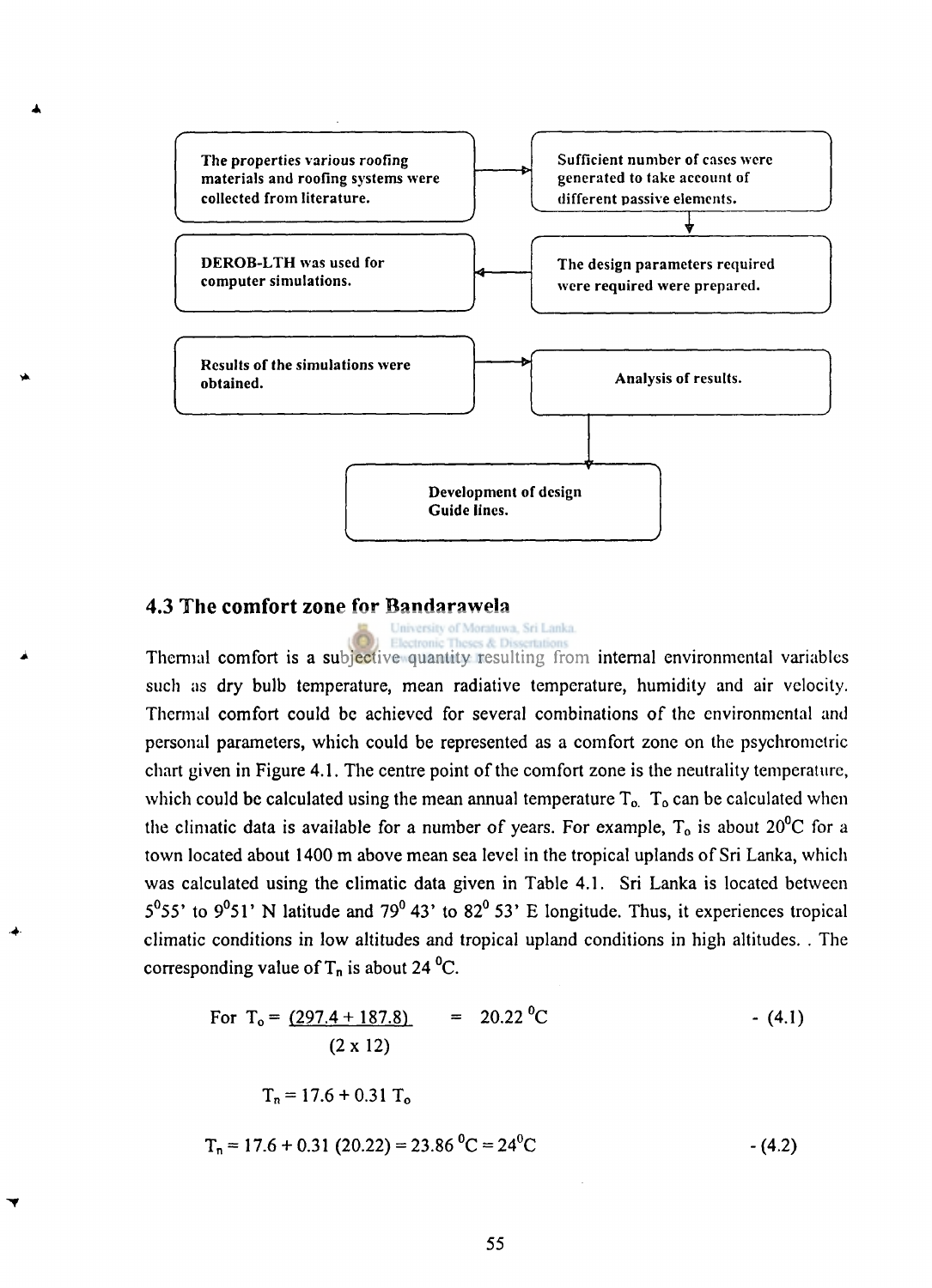It should be noted that the T<sub>n</sub> value for tropical low lands of Sri Lanka, where warm humid **climatic conditions prevail, is about 26°C (Jayasignhe & Attalage, 1999a). Thus, the comfort zone developed for the tropical uplands based on guidelines given by Szokolay (1991) indicates a shift of about 2°C on the psychrometric chart, to the left. The comfort zone given in Figure 4.1 has used an upper humidity ratio of 0.0015 as recommended by Jayasinghe and Attalage (1999b) based on comfort surveys carried out on subjects who lived in tropical climatic conditions. It indicates that a reasonable thermal comfort could be achieved by maintaining the indoor temperature within 22°C-26°C in tropical uplands. It also shows the average minimum and maximum temperature for each month as a collection of lines. It can be seen that the minimum temperatures lies outside the comfort zone.** 

**This comfort zone is a very significant finding since it gives a definite goal that the designer of the passive house could try to achieve, That is maintaining the indoor temperature between 22-26°C as much as possible with passive means.** 

| Mont<br>h | Sunshine<br>hours<br>per | daily temperature<br>Mean<br>$\ell^o$ C)           |                                      | Corresponding relative<br>humidity (%) |                      |
|-----------|--------------------------|----------------------------------------------------|--------------------------------------|----------------------------------------|----------------------|
|           | day                      | Max<br><i>(around</i><br>14.00 hours) 06.00 hours) | Min<br><i>(around</i><br>coertations | 06.00<br>At<br>hours                   | 15.00<br>At<br>hours |
| Jan       | 5.4                      | $122.4$ at $1.$<br>WW.                             | 14.1                                 | 100,                                   | 62                   |
| Fcb       | 6.4                      | 24.1                                               | 13.6                                 | 100                                    | 60                   |
| Mar       | 8.3                      | 25.5                                               | 14.5                                 | 100                                    | 55                   |
| Apri      | 7.0                      | 25.9                                               | 15.9                                 | 100                                    | 58                   |
| May       | 7.2                      | 26.3                                               | 16.7                                 | 100                                    | 58                   |
| June      | 6.3                      | 25.8                                               | 17.0                                 | 98                                     | 54                   |
| July      | 6.6                      | 25.8                                               | 16.7                                 | 98                                     | 54                   |
| Aug       | 7.0                      | 25.7                                               | 16.5                                 | 99                                     | 56                   |
| Sept      | 6.0                      | 25.3                                               | 16.1                                 | 99                                     | 55                   |
| Octo      | 5.2                      | 24.6                                               | 15.8                                 | 100                                    | 60                   |
| Nov       | 4.7                      | 23.5                                               | 15.6                                 | 100                                    | 65                   |
| Dec       | 4.0                      | 22.5                                               | 15.3                                 | 100                                    | 70                   |
| Σ         |                          | 297.4                                              | 187.8                                |                                        |                      |

| Table 4.1 Climate data for a town above 1500 Msl (Bandarawela). |
|-----------------------------------------------------------------|
|-----------------------------------------------------------------|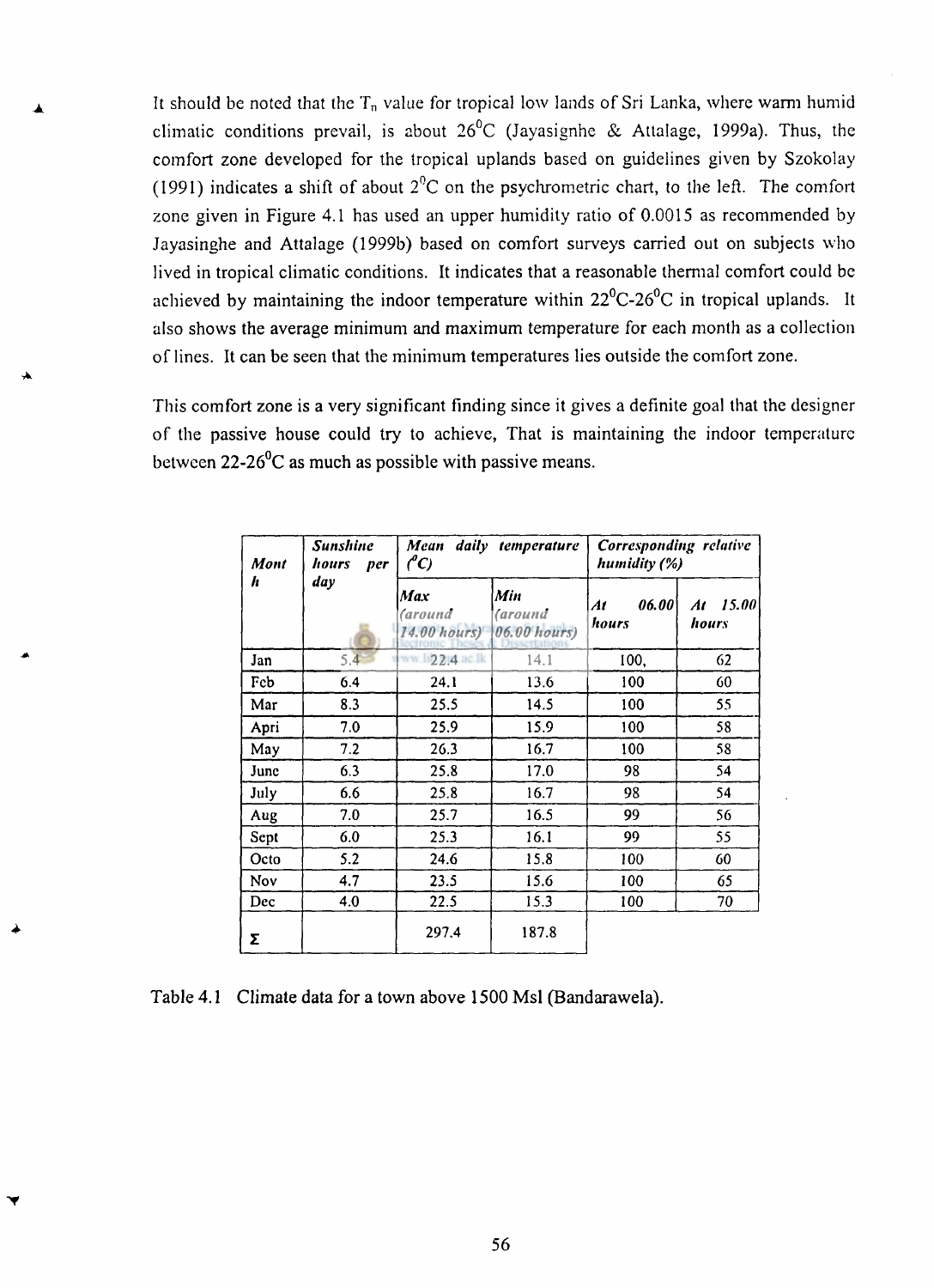



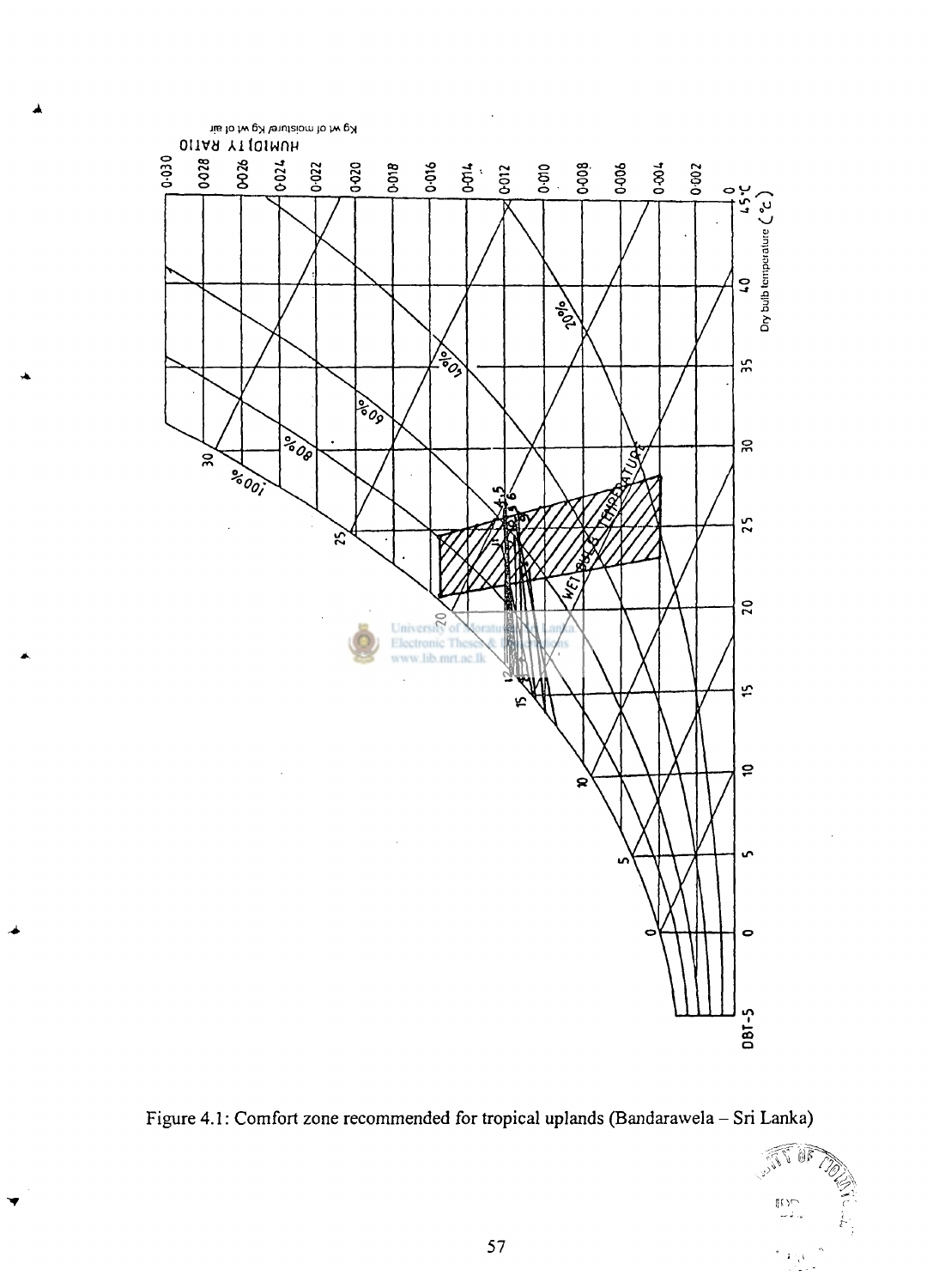# 4.4 **Orientation** of **roof and roof materials on thermal comfort in tropical uplands**

**The most important element in a house is the roof. Not only it does protect the building from precipitation, but also the strongest thermal impacts occur here. The roof is that part of the building which receives most of the solar radiation and its shading is difficult.** 

**The optimum roof arrangement can be selected by considering the wind pressure distribution above the roof. Flat ceiling and sloping ceiling are common for highlands. The attic space in the roof-ceiling combination inhibits the heat transfer through conduction, because the thermal conductivity of air is very low.** 

**The materials common to high altitudes are mainly galvanized iron sheets (GI sheets), calicut tiles and asbestos sheets. Iron sheets are one of the main materials in tropical highlands. The thickness of the sheet is gauge 26-30 and there are two types of GI sheets. One type of GI sheets consists of long sheets and is used mainly on large buildings. The smaller roofing sheets, which are mainly used for dwellings, are nailed to purling at a distance of about 900 mm and the roof pitch is normally 10-15°. GI sheets have some advantages compared to other materials. Its lightweight means that strong and costly support is not needed and long distances can be used between purlings. As the material is flexible, some irregulaties in the support can be allowed. From the point of view of thermal comfort, when exposed to solar radiation, GI sheets will cause poor indoor thermal comfort. The material has poor thermal insulation properties like high conductivity which means that most of the heat from solar radiation will pass through the roof. Thus, it is advised to use them in cold climates, but not in the warm humid climates.** 

**Corrugated asbestos cement roofing sheets are another popular roofing material in high altitudes. The roofing sheets have sinusoidal corrugation and a thickness of 6mm and 8 mm. One of the main advantages of cement fibre sheets is low thermal conductivity and hence they are good for warm humid climates.** 

**Burnt clay tiles have been used in Sri Lanka for centuries. It is most common. Since the raw material clay is available and since the burning technique was well known.** 

## **4.5 The computer simulations**

**The computer software used for the simulations is DEROB-LTH (Dynamic energy response of buildings) which is a versatile and user friendly tool developed by the Lund University. It is a MS Windows based flexible simulation tool. The results of computer simulations are useful only to predict the trends, since the climatic data are average values.**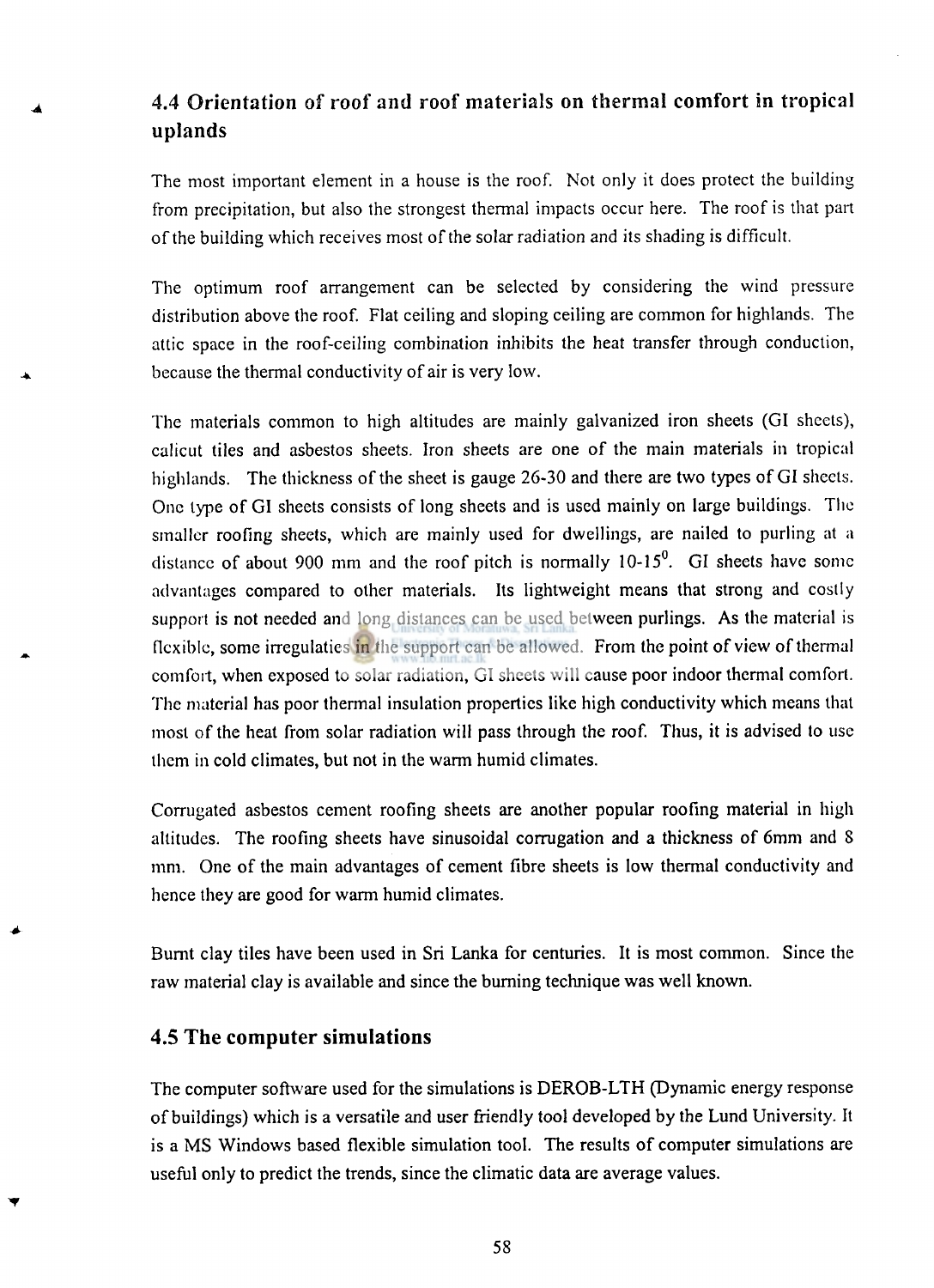In this case, the computer software, DEROB-LTH was used to predict average indoor air temperatures for the required cases. It also can predict the operative temperatures as well. But, the operative temperatures and the average indoor air temperatures show the same trend. Thus, in this part of research, average indoor air temperatures were used to explain. The broad description about DEROB-LTH was presented in Chapter **3.** 

For the solar radiation, an approximate distribution calculated for DEROB-LTH based on the number of sunshine hours was used. Since the same solar radiation distribution is adopted for all the simulations, the effect on the trends predicted would not be significant due to any inaccuracy in the solar radiation values. The solar radiation values used are given in Charts **4.1, 4.2** and **4.3** shows the variation of solar radiation during typical day of each month (21<sup>st</sup> day of each month).



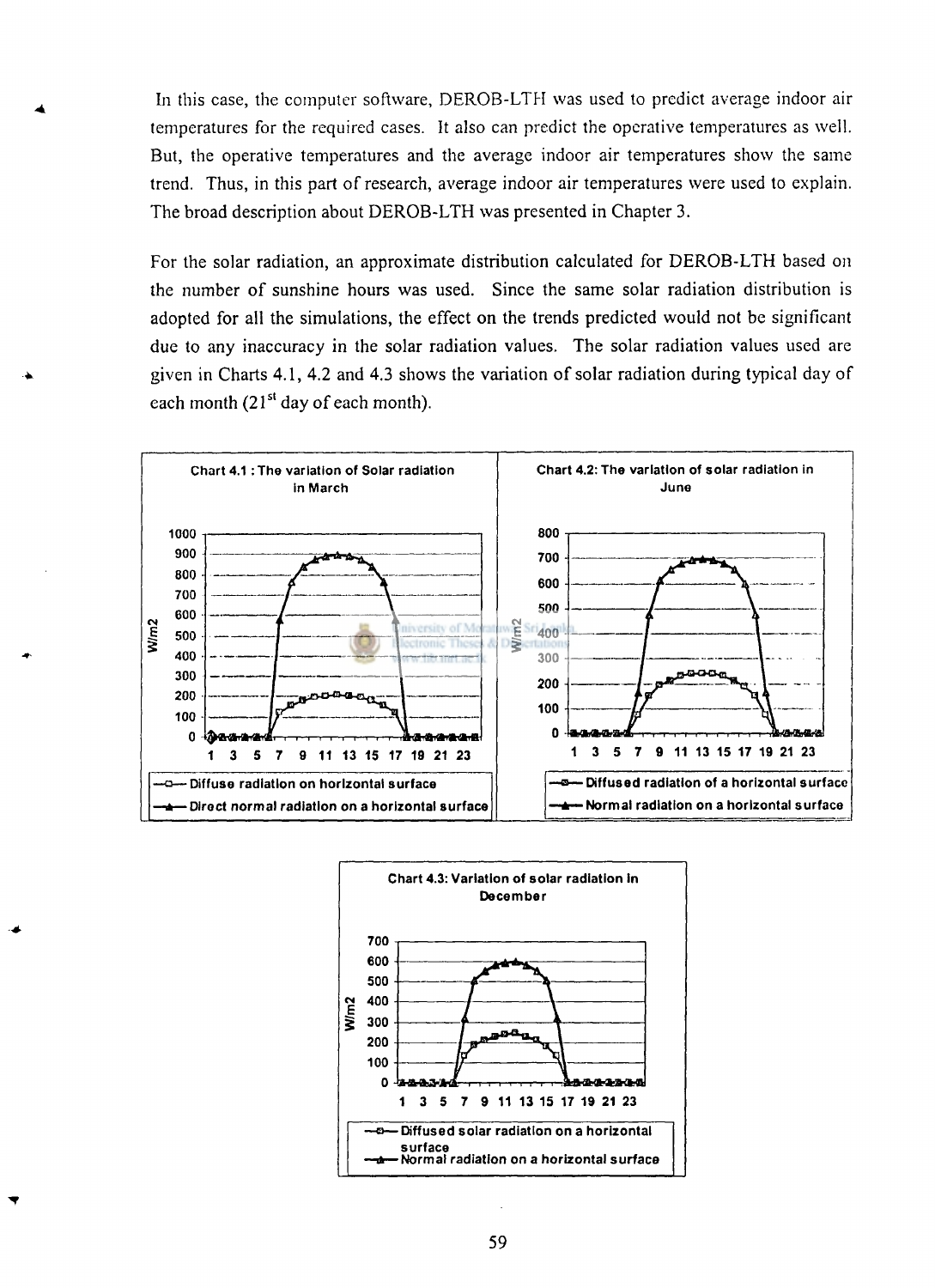#### **4.6 The model house used for simulations**

**The floor plan of the model house selected for simulations is given in Figure 4.2. It is also provided with openings facing either north or south only. This will minimise the direct solar rough the windows and hence will be useful in isolating the effect of the roof. The size of the openings is 1.2 x 1.2m (Building Regulations, 1985)** 



**Figure 4.2: Floor plan of general case of the model house** 

# University of Moratuwa, Sri Lanka. **These roofs were combined with two ceiling types that are commonly used in houses in Sri Lanka. They were flat and sloping cement fibre ceiling as shown in Figure 4.4. Number of air changes in the space between the flat ceiling and the roof is considered as 1 ach**



**Figure 4.3: Front and side elevation of model house with east-west ridge roof** 

**The climatic data given in Table 4.1 is applicable to Bandarawela. Using those data, simulations were conducted for three different months (June, December and March) to identify the effects throughout the year. In June, the sun is at a north most location and, in December, it is at a south most location. Towards the end of March and September, the sun is over the equator. However, March gives a greater fluctuation in the diurnal temperature. Hence, it was selected for simulations.**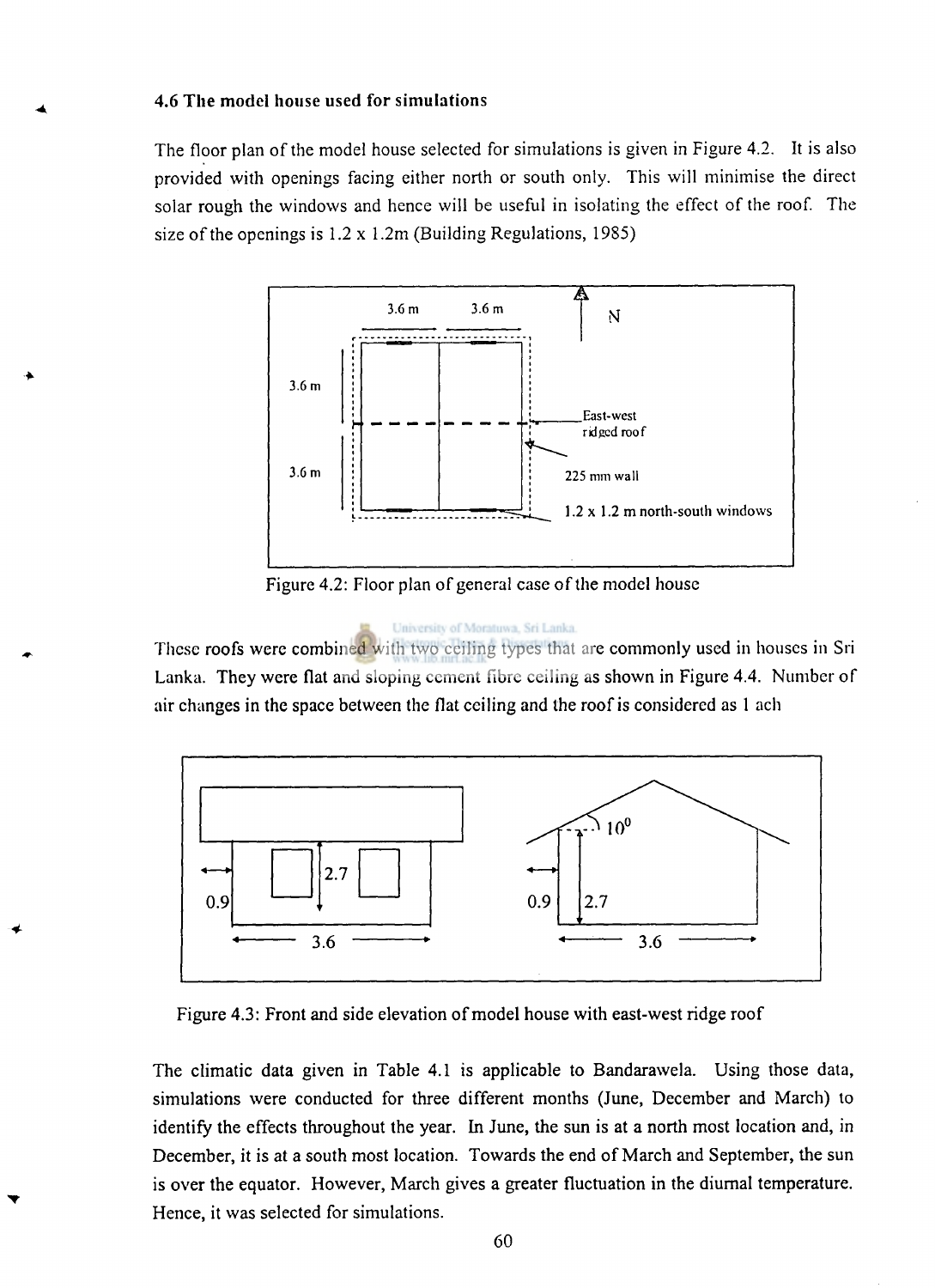

**Dimensions in meters** 

Figure **4.4:** Ceiling types used for simulations

Two roof orientations were selected for the simulations, (Figure **4.5).** One Roof had its ridge along east-west while the other had its ridge along north-south.



Figure **4.5:** Roof Orientations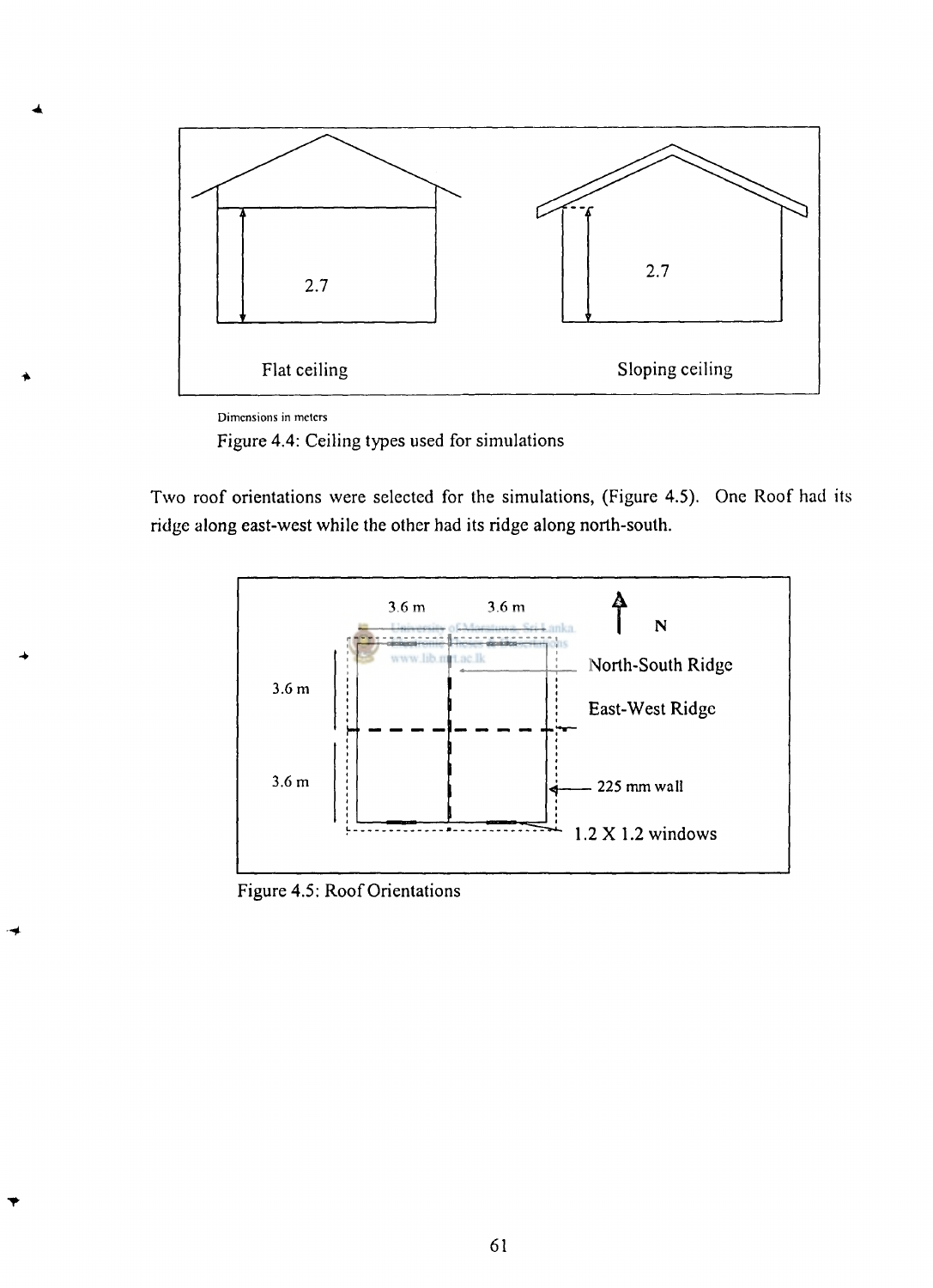

**Figure 4.6: 3D view of the model house** 

**Since the attention is on the thermal performance of the roof, the materials used for walls and the floors were kept the same for all simulations. The values of absorptance and the emittance used for the simulations are given in Tables 4.2a and b. They were obtained from Nayak et al. (1999).** 

| Item                        | Surface colour                             | <i>Absorptance</i> (%) | <b>Emittance</b> (%) |
|-----------------------------|--------------------------------------------|------------------------|----------------------|
| Walls                       | Off-white                                  | 35                     | 90                   |
| Floors                      | Red, green, brown etc.                     | 70                     | 90                   |
| Old Cement fibre sheets     | Blackish grey of aged<br>surface mrt.ac.lk | 70                     | 95                   |
| Eaves                       | Same as the roof                           | Same as the roof       | Same as the roof     |
| Shading devices (overhangs) | Same as the roof                           | Same as the roof       | Same as the roof     |

**Table 4.2 a: Absorptance and emittance used for simulations of roof orientation** 

| Roof materials data     | Surface colour | <i>Absorptance</i> (%) | Emittance (%) |  |
|-------------------------|----------------|------------------------|---------------|--|
| Old Cement fibre sheets | Dark colour    | 70                     | 90            |  |
| Burnt clay tiles        | Light red      | 50                     | 50            |  |
| GI sheets-new           | Metallic       | 55                     | 25            |  |
| GI sheets-painted       | Dark colour    | 70                     | 90            |  |
| GI sheets-old           | Dark colour    | 70                     | 90            |  |

**Table 4.2 b: Absorptance and emittance used for simulations of roof materials** 

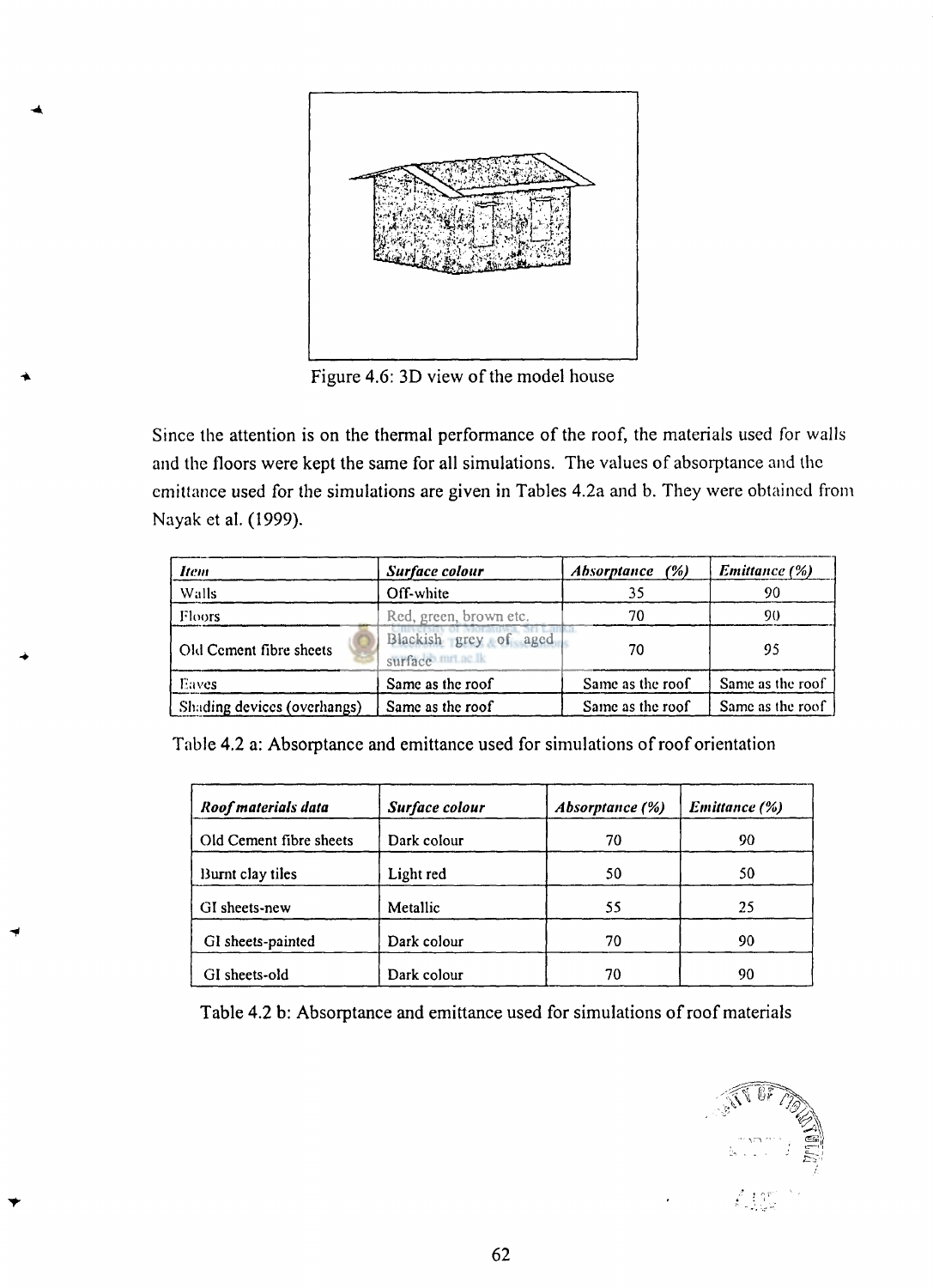#### **4**.6**.1 Material properties used for the simulations**

The important properties of the building materials used for the simulations are given in Table 4.3 and the constituent materials and the overall properties are given in Table 4.4 They were obtained from BRE (1984), Evans(1980) and Nayak et al. 1999).

| Material type       | Conductivity<br>(W/Mk) | Specific heat<br>(Wh/kgK) | <b>Density</b><br>$(kg/m^3)$ |
|---------------------|------------------------|---------------------------|------------------------------|
| Earth               | .4                     | 0.22                      | 1300                         |
| Plain concrete      |                        | 0.25                      | 2300                         |
| Hand moulded bricks | 0.82                   | 0.24                      | 1850                         |
| Cement plaster      | 0.72                   | 0.24                      | 1800                         |
| Cement fibre sheets | 0.22                   | 0.25                      | 1600                         |

Table 4.3: Properties of the materials used for the simulations

|                      | Constituent materials from front to back<br>as defined for DEROB-LTH | Time lag<br>(Hours) |
|----------------------|----------------------------------------------------------------------|---------------------|
| Concrete floor       | 500mm earth,                                                         | 10.430              |
|                      | 50mm plain concrete,                                                 |                     |
|                      | 20mm cement plaster                                                  |                     |
| External or internal | 15 mm cement plaster,                                                | 6.134               |
| wall                 | 210mm thick brick wall,                                              |                     |
|                      | 15mm cement plaster                                                  |                     |
| Cement fibre roof    | 8mm thick cement fibre sheets,                                       | 0.217               |
| with cement fibre    | 250 mm air gap,                                                      |                     |
| sloping ceiling      | 6mm thick cement fibre sheets                                        |                     |
| Cement fibre flat    | 6mm thick cement fibre sheets                                        | 0.027               |
| ceiling              |                                                                      |                     |
| GI roof-             | 1 mm GI sheets                                                       | 0.000               |
| Calicut tiles        | 20mm clay tiles                                                      | 0.026               |
|                      |                                                                      |                     |

Table 4.4: Constituent material properties

## **4.7 Results and Analysis**

The neutrality temperature is about  $24<sup>0</sup>C$  in Bandarawela and hence the corresponding comfort zone can be presented as given in Figure 4.1. This indicates that indoor temperatures between  $22^0C$  to  $26^0C$  could be considered as thermally comfortable conditions for high altitudes of Sri Lanka.\*

*For the example NW referred north-west volume in the house.* 

*For better explanation following code was introduced.* 

*NW-volume having northern-western external wall facing outdoor NE - volume having northern-eastern external wall facing outdoor SW- volume having southern-western external wall facing outdoor SE - volume having southern-eastern external wall facing outdoor*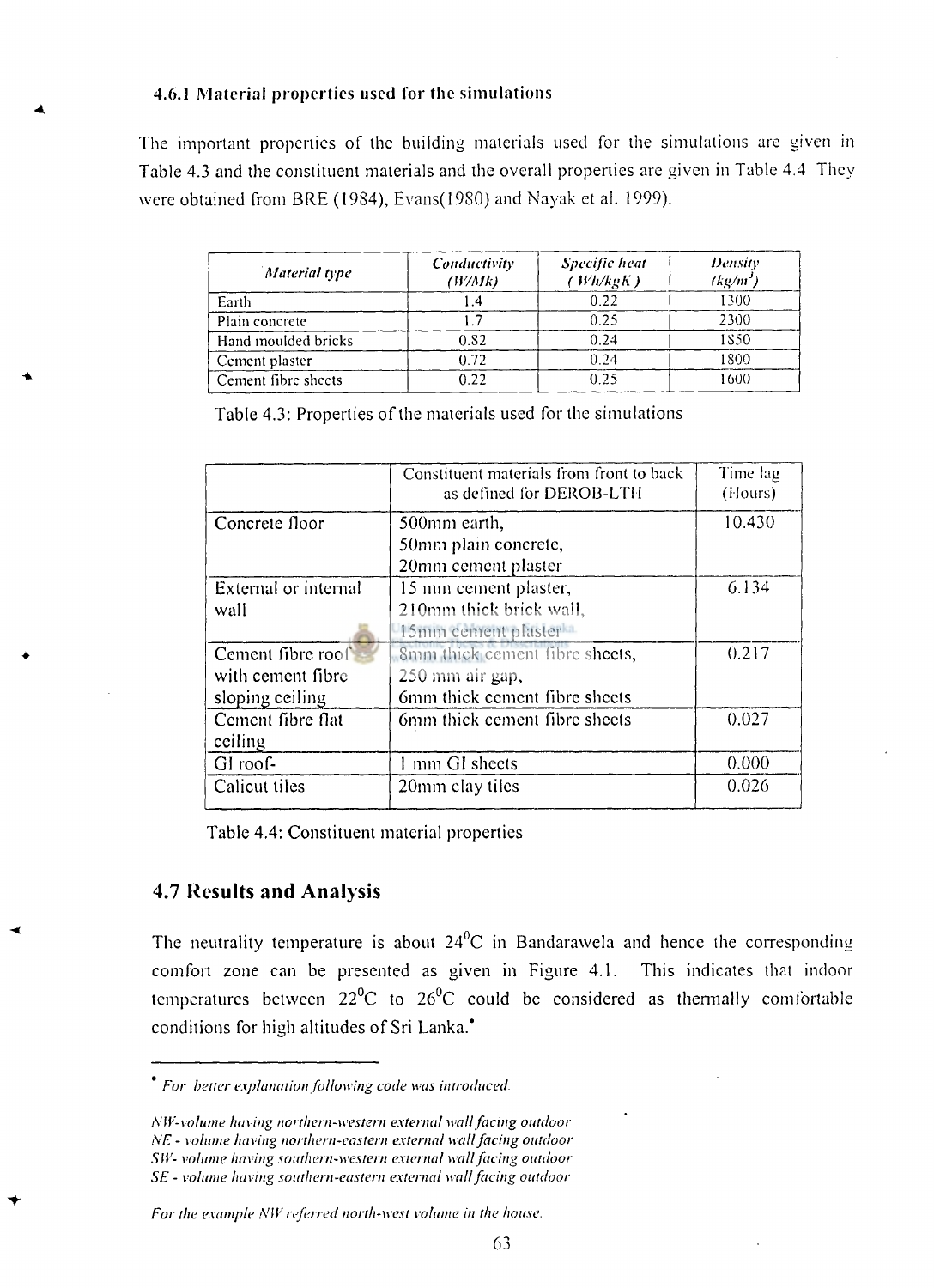For ihe simulations, two roof orientations were considered. One type of roof orientation had the ridge along east-west direction. Other type had the ridge along the north-south direction. Two types of ceilings were introduced; cement fibre fiat ceiling and cement fibre sloping ceiling, which is maintained to a slope of  $10<sup>0</sup>$ . For the base case, shaded openings on north and south were introduced. Numbers of air changes was controlled as given in Table 4.5. This simply represents the opened window situation, during the daytime and closed window situation, at all the other time.

|             | Air changes |                     |  |
|-------------|-------------|---------------------|--|
| Time-Hour   | Rooms       | <b>Flat Ceiling</b> |  |
| 1.00-11.00  |             |                     |  |
| 11.00-18.00 |             |                     |  |
| 19.00-24.00 |             |                     |  |

Table 4.5: Number of air changes used

#### **4.7.1 Effect of roof orientation**

The results of the simulations for March, June and December are presented as the minimum and the maximum indoor temperature occurred in the eastern volumes in the ground Moor. Chart 4.4 and 4.5 presents the maximum indoor temperature corresponding to hot discomfort for the months March, June and December for the sloping ceiling and fiat ceilings. Asbestos sheets were used for roof and for the ceiling.

In general, since the sun is located above the equator during March , the performance of both volumes looks the same. Even though the sun is at a northmost location in June, the temperatures of the north facing volumes are not appreciably higher than those of southern volumes. Sun is at southmost location in December. But, the corresponding difference in December also quite insignificant. This is because the house is single storey, high amount of solar gains are transferred by cement fibre sheets, what ever the roof direction. Cement fibre sheets are very good heat transferring material which has low thermal capacity low time lag.

According to Chart 4.4 for sloping ceiling, it can be seen that, whether, the ridge is directed along the east-west or north-south, indoor maximum temperature lies around similar value. Thus, a significant effect cannot be seen. According to Chart 4.5, for fiat ceiling, indoor maximum temperature does not show any significant difference for both roof orientations in March, June and December.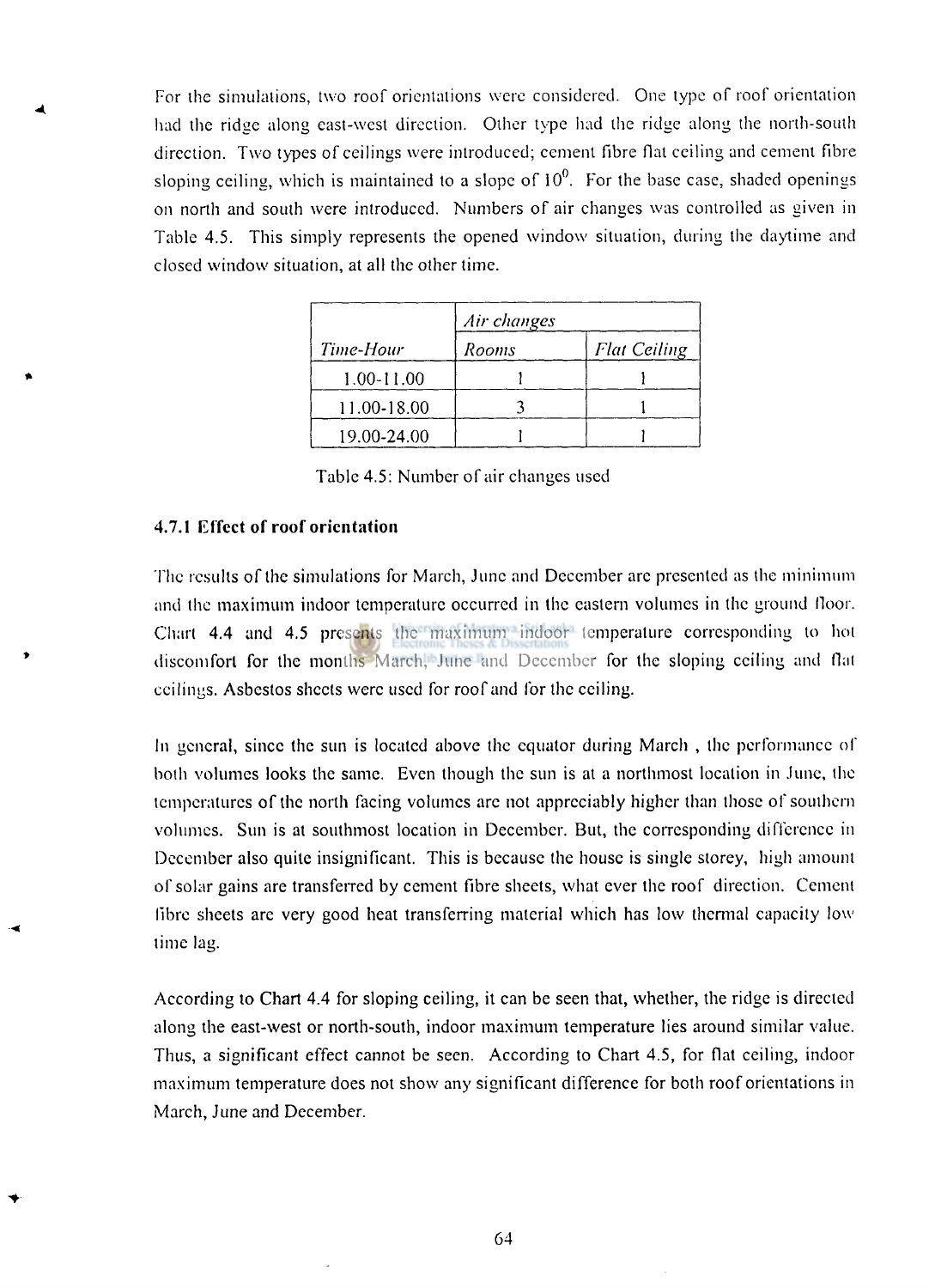The main mean to heat transfer in to the roof is radiation. Small amount of conduction can be occurred through the air space. The solar incident angle is affected to the amount of direct solar radiation in to the house. Thus, with the change of ridge direction, the total solar radiation in to house can be changed. But, the results show the similar performance for the selected two ridge directions. Since the house is single storey the effect of the roof material is significant than the ridge direction.



Chart **4.6** and **4.7** show the variation of indoor minimum temperature for east-west anil north-south ridged roof cases for the months March, June and December, for the two types of ceilings.

Chart **4.6** says that the indoor minimum temperature for the month March, June and May cause for cold discomfort through out the year. According to Chart **4.6,** the difference of indoor minimum temperature for two types of ceilings between northern and southern volumes for March, June and December is quite negligible for both roof cases.

According to the Chart **4.7,** both ridge directions will not be able to avoid cold discomfort during the year. According to the above results, it can be said that orientation of roof along east-west or north-south has no significant effect on indoor minimum temperature. This is because the amount of solar radiation is less and relative humidity is high in the morning. Thus, cold discomfort may occur.

This finding talleys with the recommendation for tropical lowlands by Jayasinghe et al (2001). For tropical lowlands also, the orientation of the roof did not have a significant effect on the indoor thermal temperatures.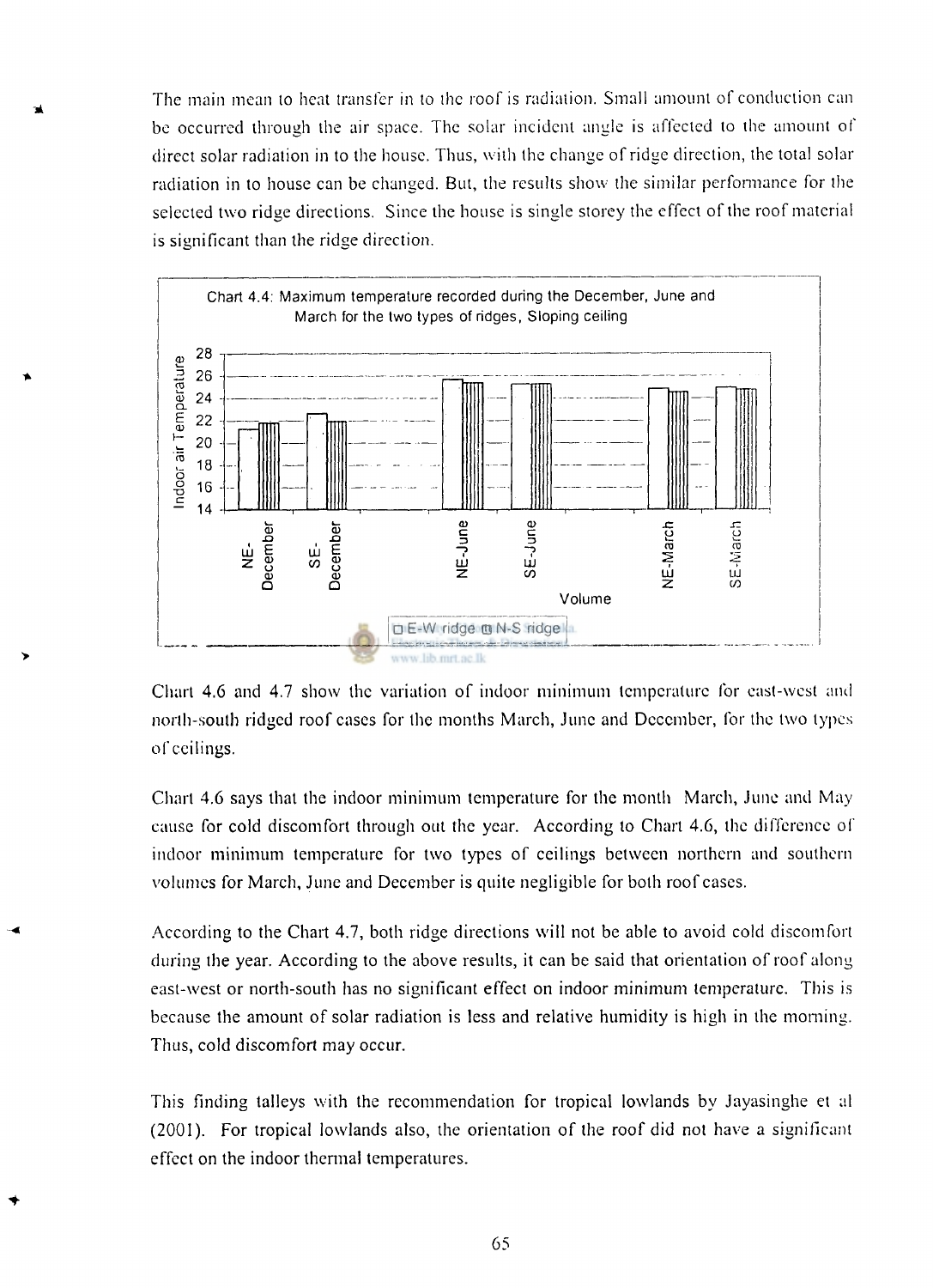



66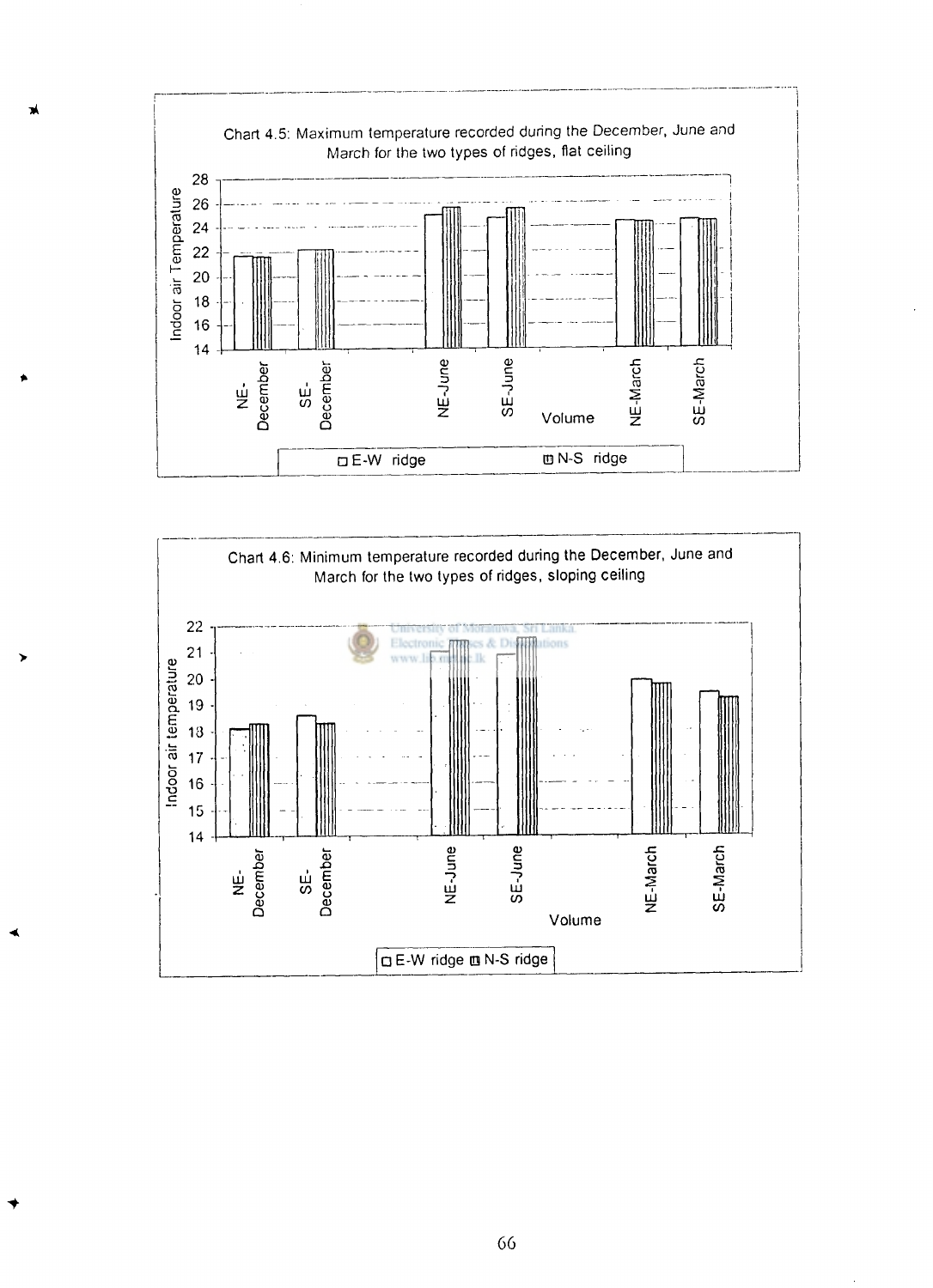

**4.7.2 Effect of various types of roof materials** 

| University of Moratuwa, Sri Lanka.<br>Electronic Theses & Dissertations                              |      |      |      |      |  |  |
|------------------------------------------------------------------------------------------------------|------|------|------|------|--|--|
| pumpuae ik<br>Maximum and Minimum<br>temperature<br>recorded during the December<br><b>Materials</b> |      |      |      |      |  |  |
|                                                                                                      | ΝE   | SE   | NE.  | SE   |  |  |
| Old Asbestos sheets                                                                                  | 21.4 | 22.1 | 18   | 18.3 |  |  |
| GI sheets-new                                                                                        | 21.1 | 21.9 | 19.1 | 19.5 |  |  |
| GI sheets-painted                                                                                    | 20.6 | 21.4 | 18.4 | 18.4 |  |  |
| New Burnt clay tiles                                                                                 | 20.5 | 21.2 | 17.9 | 18.3 |  |  |

Table 4.6: Maximum and Minimum temperature recorded during the December

Table 4.6 shows the indoor maximum and minimum temperature recorded for December for the selected roofing materials. Chart 4.8 gives better graphical representation of the Table 4.6. This is because the various absoptances and emittances of the materials. If new GI sheets and GI painted sheets are compared, new sheets have less absoptance and very low emittance. This allows high solar radiation in to the house. But, when it is painted the absoptance and emttance both are high. Thus, amount of direct solar radition in to the house is lower than the earlier case. When old cement fibre sheets are also considered, the absoptance and emittances are high. GI sheets has low time lag than cement fibre sheets. Thus, solar radiation will be transferred into the house quickly. But when calicut tiles are considered, the high thermal capacity can be obtained. Thus, the heat transferred in to the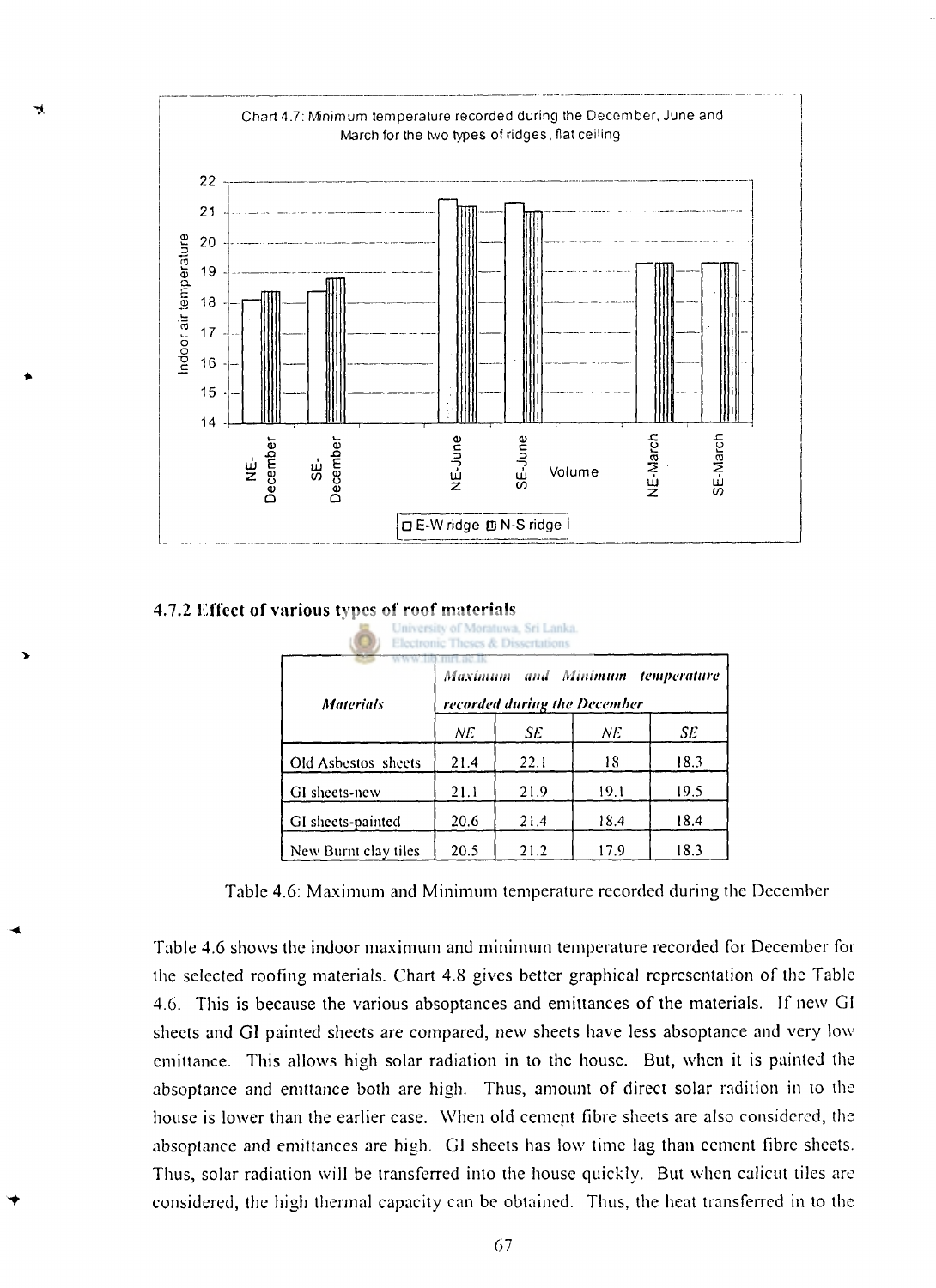house can be reduced. In addition to that the infiltration rate through calicut tiled roof is high. Thus there is a possibility of reducing the indoor temperature due to pressure variation.

Charts **4**.8 shows the results of indoor maximum and minimum temperature for various types of roofing materials for the month, December. According to Chart **4**.8, it can be seen that indoor maximum temperature for all materials in all volumes does not lie in the suitable range. Hence cold discomfort is a critical problem. But according to the Chart **4**.8, the possibility of occurrence of cold discomfort is comparatively less, when unpainted new GI sheets are used. This is because the property of low emittance and the low thermal capacity of GI sheets. Clay tiles allow infiltrations in to house. Thus, the indoor temperature can be reduced.



| <b>Materials</b>     | <b>Maximum and Minimum temperature</b><br>recorded during the March |      |      |      |  |
|----------------------|---------------------------------------------------------------------|------|------|------|--|
|                      | NE                                                                  | SE   | NE   | SE   |  |
| Old Asbestos sheets  | 24.3                                                                | 24.3 | 19.5 | 19.6 |  |
| GI sheets-new        | 23.8                                                                | 23.8 | 19.7 | 19.8 |  |
| GI sheets-painted    | 23.5                                                                | 23.5 | 19.2 | 19.2 |  |
| New Burnt clay tiles | 23.4                                                                | 23.5 | 18.8 | 18.8 |  |



Table **4.7:** Maximum and Minimum temperature recorded during the March

Table **4.7** presents the indoor maximum and minimum temperature recorded for March for the various roofing materials. Chart **4.9** gives better explanation of the results in Table **4.7.**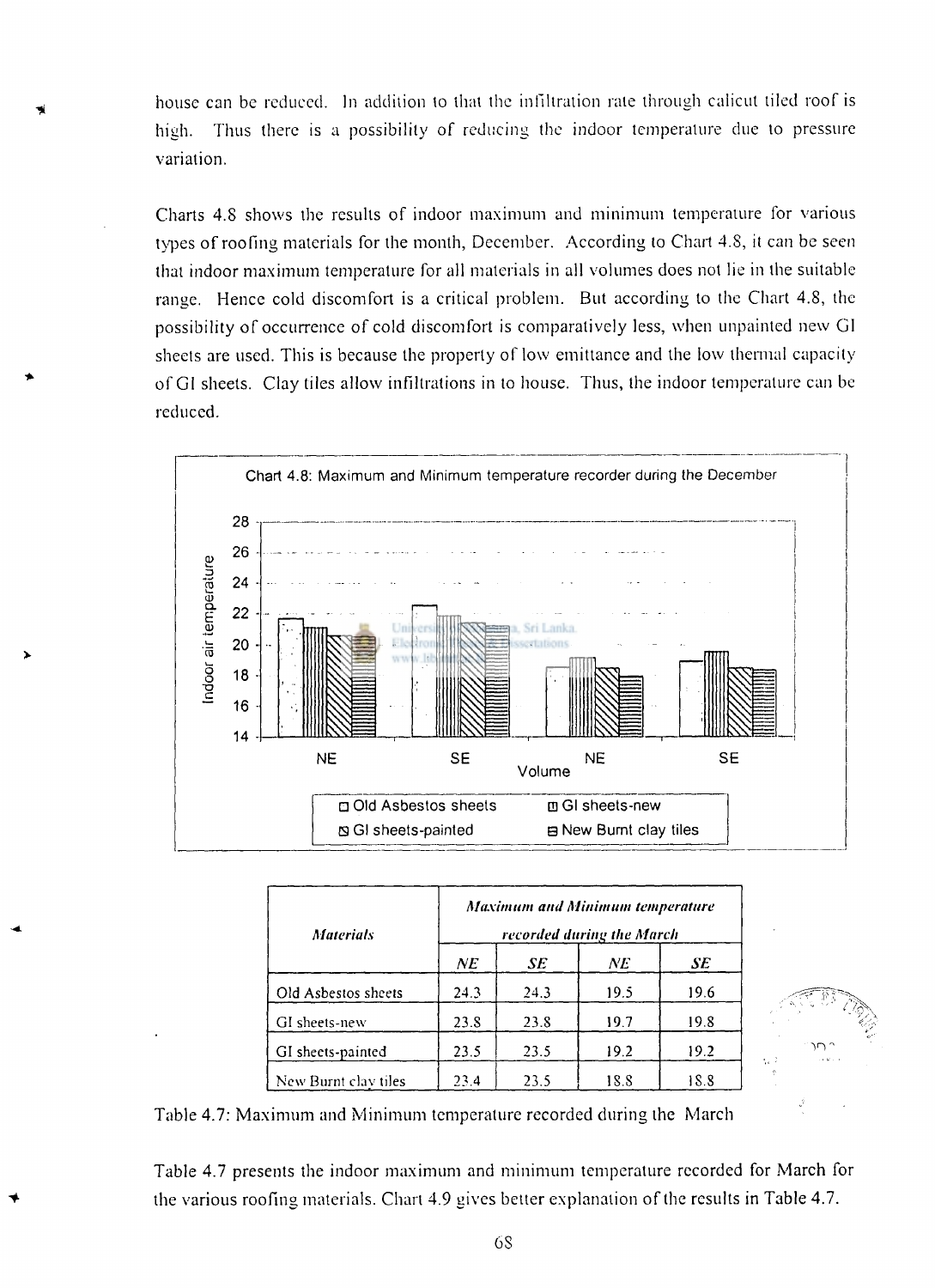

|                        | <b>Maximum</b>                                                                 | and<br>recorded during June | Minimum | temperature |
|------------------------|--------------------------------------------------------------------------------|-----------------------------|---------|-------------|
| <b>Materials</b>       | NE.<br>University of Moratuwa, Sri Lanka.<br>Flectronic Theses & Dissertations | SE.                         | NE.     | SE          |
| Old Asbestos sheets 25 |                                                                                | 24.6                        | 21.4    | 21.3        |
| GI sheets-new          | 24.6                                                                           | 24.2                        | 22.1    | 22          |
| GI sheets-painted      | 24.1                                                                           | 23.7                        | 21.4    | 21.2        |
| New Burnt clay tiles   | 24                                                                             | 23.7                        | 20.9    | 20.7        |

Table 4.8: Maximum and Minimum temperature recorded during the June

Chart 4.9 shows similar results as shown by Chart 4.8. According to Chart 4.9, the indoor maximum temperature obtained for all the materials lie between the desirable ranges. Thus, hot discomfort may not occur throughout the year. But indoor minimum temperatures for all the materials do not lie in the desirable range. Specially, burnt clay tiles has a low thermal performances than the selected other materials in tropical uplands. Although, all the other materials give high indoor minimum temperatures than burnt clay tiles, they also do not lie in the desirable range. Hence cold discomfort may occur.

Table 4.8 presents the indoor maximum and minimum temperature recorded for June for the various roofing materials. Chart 4.10 gives better explanation of the data in the Table 4.8. The trends shown by the Chart 4.8 and Chart 4.9 can be seen here. According to Chart 4.10, it can be said that for all the materials the indoor maximum temperature lie between the desirable range, avoiding hot discomfort. According to Chart 4.10, when all the four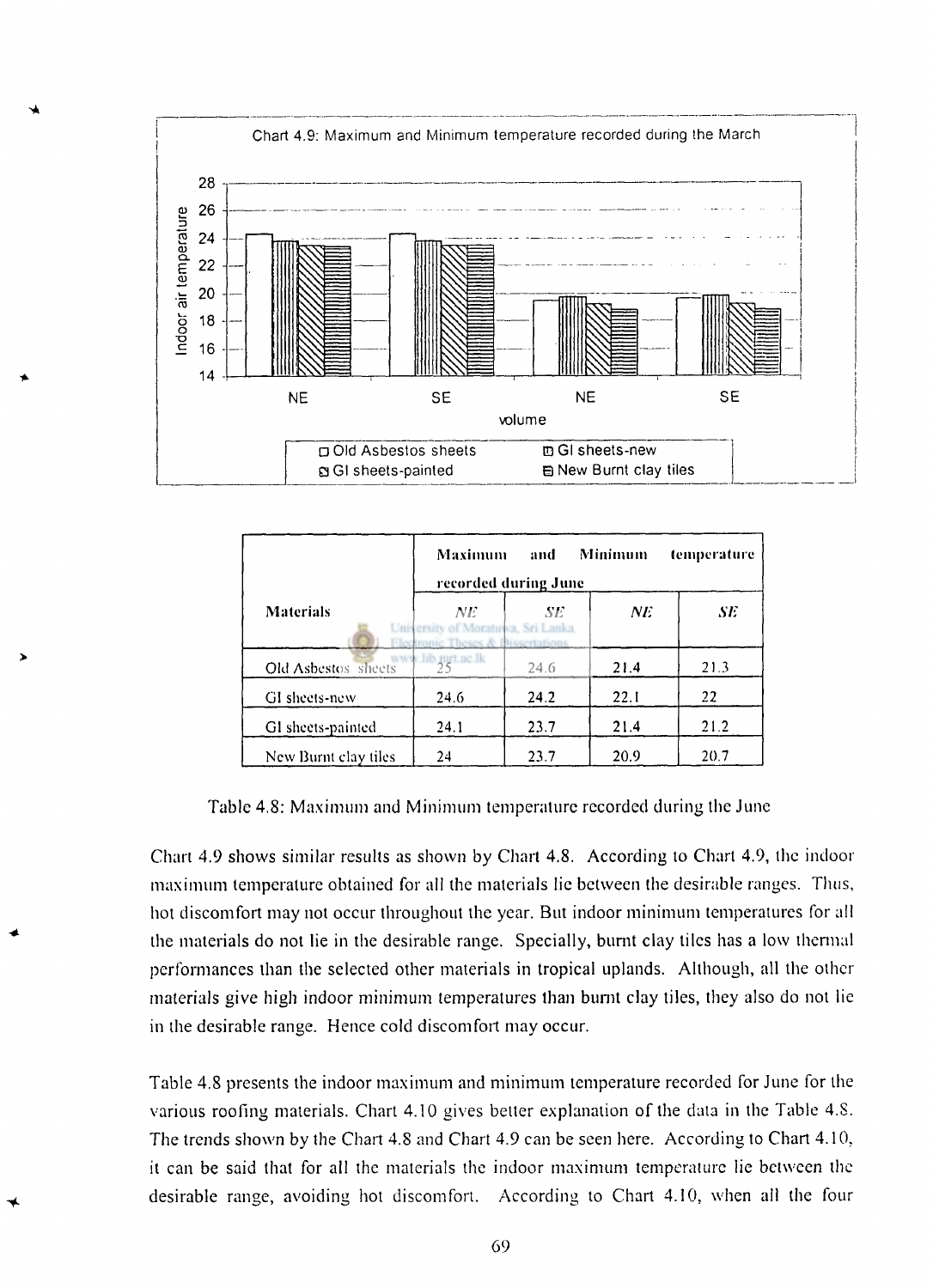materials are compared, burnt clay tiles give lower indoor minimum temperatures than the other materials. Calicut tile roof allows the infiltration in to the house.



For new GI sheets and painted GI sheets, the possibility of occurrence of cold discomfort is comparatively less, compared to burnt clay tiles. Thermal capacity of GI sheets is low when compared to the calicut tiles. New GI sheets have low absoptances and very low emittance than painted GI sheets. Clay tiles allow infiltrating in to the house. Thus, when calicut tiles arc used, indoor temperature could be reduced. But, with all the materials, cold discomfort is not completely removed. This is because the outdoor temperatures arc fairly low in tropical uplands.

## **4.7.3 Effect of shading devices on indoor thermal comfort**

To determine the effect of shading devices two cases were considered. They are no shadings with north-south ridged roof with flat ceiling and shadings with north-south ridged roof with flat ceiling cases can be compared. As the roof and ceiling material, asbestos sheets were used. The windows are provided only north and south. The openings were considered as opened **(3** ach) during the daytime and closed **(1** ach) at all the other time.

Chart **4.11** shows the results obtained for the above simulations for December, June and March. For flat ceiling, when shading devices are removed, the indoor maximum temperatures for North-south volume in December, June and March is quite similar for both cases. When shades are added the average indoor maximum temperature of the same volume is approximately the same. Thus, it could be stated that there is no significant effect of the availability of shadings on indoor maximum indoor temperature. Shadings generally cut off the direct solar radiation and the diffuse solar radiation. The main reason

70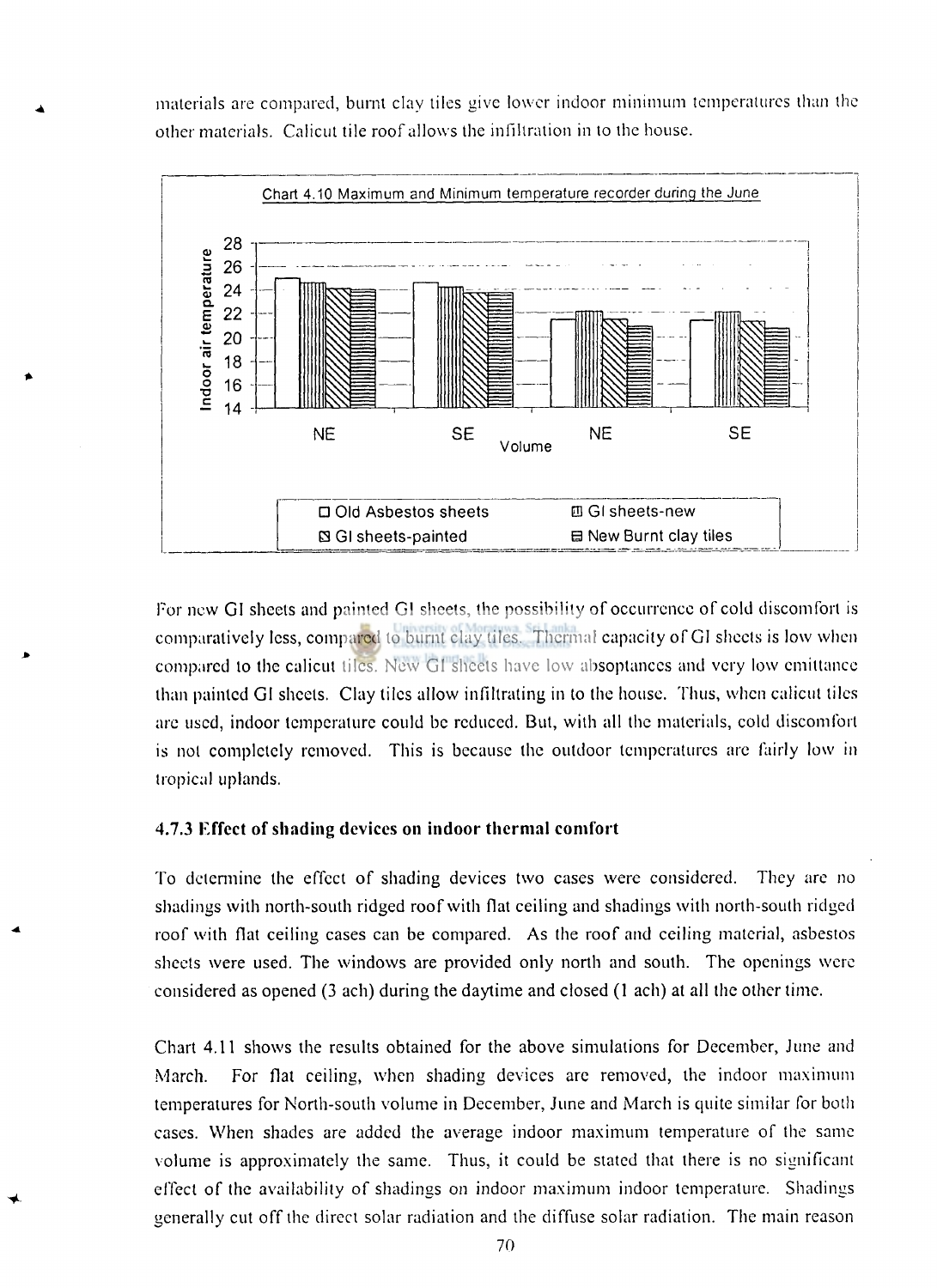for this result could be attributed to the fact that the adverse effect of the roof is the governing factor in this case and, therefore, shading of properly oriented openings can cause only a marginal improvement.



University of Moratuwa, Sri Lanka Chart 4.12 shows the indoor minimum temperatures for the same case. For the Hat ceiling, when shades are allowed and when shades are not allowed, the reported indoor minimum temperatures lie around the same range. Thus, it could be slated that, there is no significant effect of shadings on indoor thermal comfort.